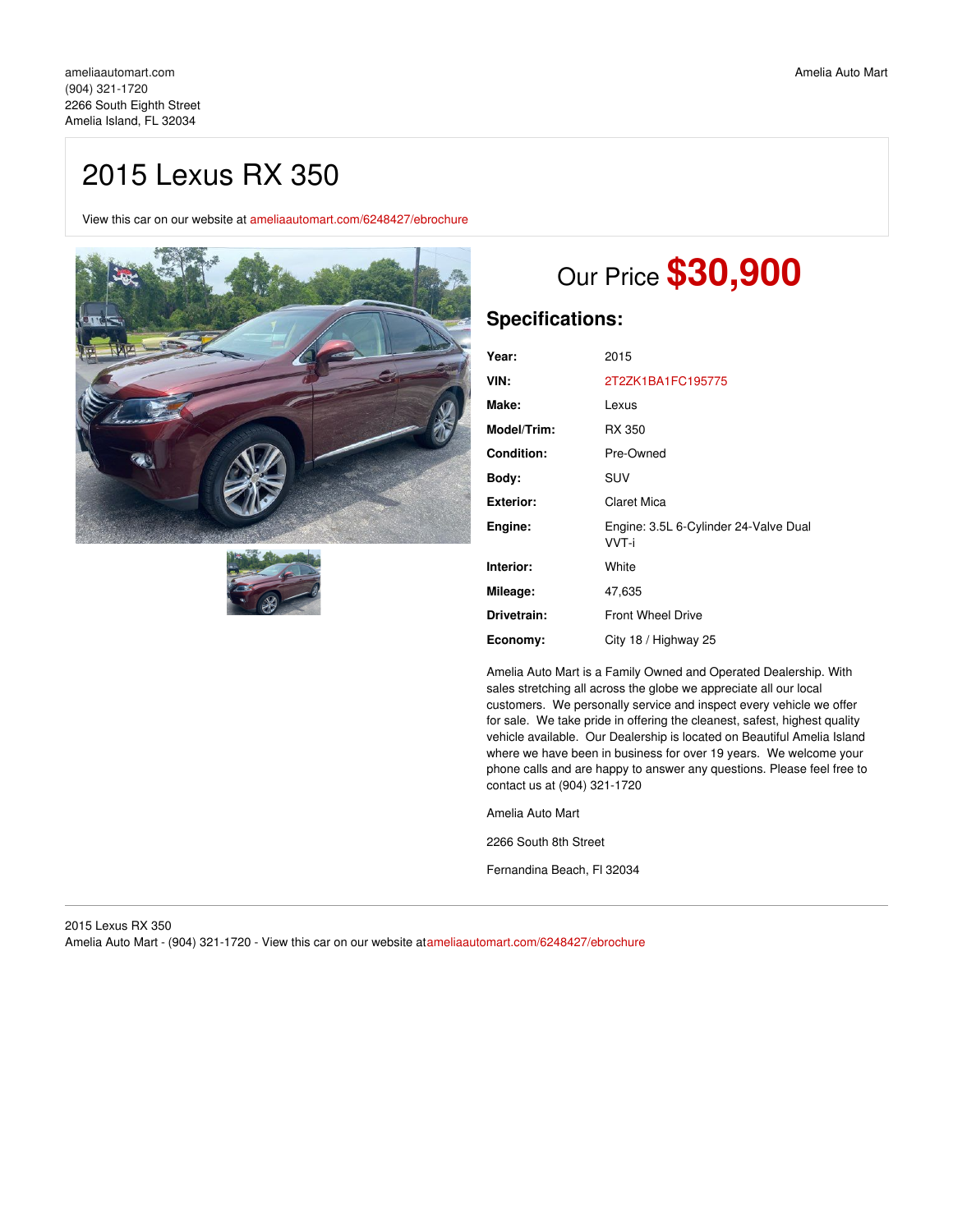

## 2015 Lexus RX 350

Amelia Auto Mart - (904) 321-1720 - View this car on our website at[ameliaautomart.com/6248427/ebrochure](https://ameliaautomart.com/vehicle/6248427/2015-lexus-rx-350-amelia-island-fl-32034/6248427/ebrochure)

## **Installed Options**

## **Interior**

- 2 Seatback Storage Pockets- 3 12V DC Power Outlets
- 40-20-40 Folding Split-Bench Front Facing Manual Reclining Fold Forward Seatback Rear Seat w/Manual Fore/Aft
- Air Filtration- Analog Display- Cargo Area Concealed Storage- Cargo Space Lights
- Carpet Floor Trim and Carpet Trunk Lid/Rear Cargo Door Trim Cloth Door Trim Insert
- Compass- Cruise Control w/Steering Wheel Controls
- Day-Night Auto-Dimming Rearview Mirror- Delayed Accessory Power
- Driver And Passenger Door Bins
- Driver And Passenger Visor Vanity Mirrors w/Driver And Passenger Illumination
- Driver Foot Rest- Dual Zone Front Automatic Air Conditioning- Engine Immobilizer
- FOB Controls -inc: Trunk/Hatch/Tailgate and Windows- Fabric Seat Trim
- Fade-To-Off Interior Lighting- Front And Rear Map Lights
- Front Bucket Seats -inc: 10-way power driver's and front passenger's seat w/fore-aft slide, fore-aft recline, front vertical height, rear vertical height, power lumbar support and driver's seat easy exit (auto away/return)
- Front Center Armrest and Rear Center Armrest- Front Cupholder
- Full Carpet Floor Covering -inc: Carpet Front And Rear Floor Mats Full Cloth Headliner
- Full Floor Console w/Covered Storage, Mini Overhead Console w/Storage and 3 12V DC Power Outlets
- Gauges -inc: Speedometer, Odometer, Engine Coolant Temp, Tachometer, Trip Odometer and Trip Computer
- HVAC -inc: Underseat Ducts and Console Ducts HomeLink Garage Door Transmitter
- Illuminated Locking Glove Box
- Interior Trim -inc: Metal-Look Instrument Panel Insert, Genuine Wood Door Panel Insert, Genuine Wood Console Insert and Chrome Interior Accents
- Leather/Chrome Gear Shift Knob- Leather/Metal-Look Steering Wheel
- Manual Anti-Whiplash Adjustable Front Head Restraints and Manual Adjustable Rear Head **Restraints**
- Outside Temp Gauge- Perimeter Alarm
- Power 1st Row Windows w/Front And Rear 1-Touch Up/Down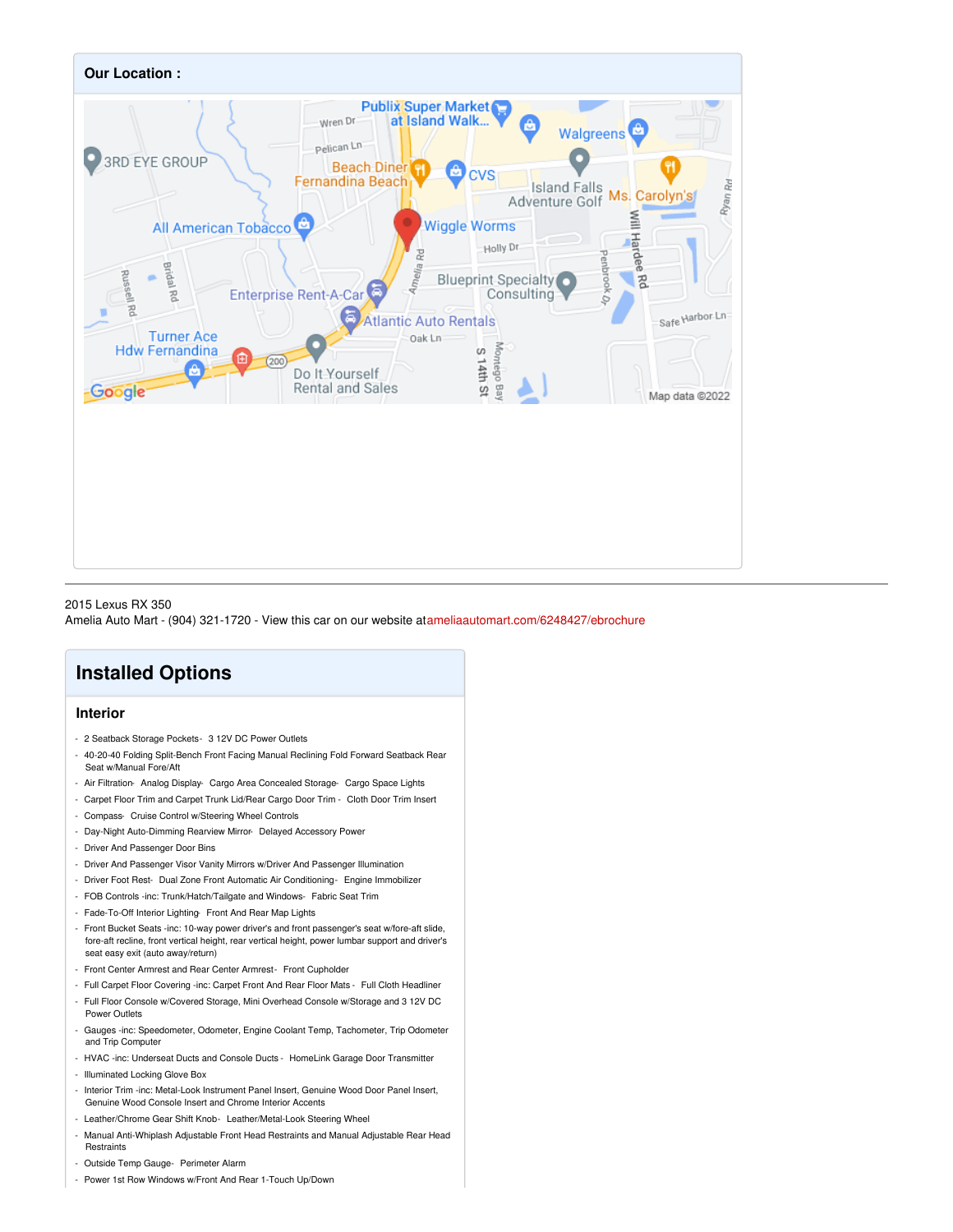- Power Door Locks w/Autolock Feature
- Power Rear Windows and Fixed 3rd Row Windows
- Power Tilt/Telescoping Steering Column- Proximity Key For Doors And Push Button Start - Rear Cupholder
- 
- Remote Keyless Entry w/Integrated Key Transmitter, 4 Door Curb/Courtesy, Illuminated Entry, Illuminated Ignition Switch and Panic Button
- Remote Releases -Inc: Power Cargo Access and Power Fuel- Roll-Up Cargo Cover
- Tracker System- Trip Computer- Trunk/Hatch Auto-Latch- Valet Function

#### **Exterior**

- Body-Colored Door Handles- Body-Colored Front Bumper
- Body-Colored Power w/Tilt Down Heated Side Mirrors w/Manual Folding and Turn Signal Indicator
- Body-Colored Rear Step Bumper- Chrome Bodyside Insert and Black Bodyside Cladding
- Chrome Side Windows Trim- Clearcoat Paint- Colored Grille w/Chrome Surround
- Compact Spare Tire Mounted Inside Under Cargo- Deep Tinted Glass
- Fixed Rear Window w/Fixed Interval Wiper and Defroster- Front Fog Lamps
- Front Windshield -inc: Sun Visor Strip
- Fully Automatic Projector Beam Halogen Daytime Running Headlamps w/Delay-Off
- Fully Galvanized Steel Panels- LED Brakelights- Lip Spoiler- Perimeter/Approach Lights - Power Liftgate Rear Cargo Access- Steel Spare Wheel
- Tailgate/Rear Door Lock Included w/Power Door Locks Tires: P235/60R18 AS
- Variable Intermittent Wipers- Wheels: 18" x 7.5" 5-Spoke Aluminum

## **Safety**

- 2 Seatback Storage Pockets- 3 12V DC Power Outlets
- 40-20-40 Folding Split-Bench Front Facing Manual Reclining Fold Forward Seatback Rear Seat w/Manual Fore/Aft
- Air Filtration- Analog Display- Cargo Area Concealed Storage- Cargo Space Lights
- Carpet Floor Trim and Carpet Trunk Lid/Rear Cargo Door Trim Cloth Door Trim Insert
- Compass- Cruise Control w/Steering Wheel Controls
- Day-Night Auto-Dimming Rearview Mirror- Delayed Accessory Power
- Driver And Passenger Door Bins
- Driver And Passenger Visor Vanity Mirrors w/Driver And Passenger Illumination
- Driver Foot Rest- Dual Zone Front Automatic Air Conditioning- Engine Immobilizer
- FOB Controls -inc: Trunk/Hatch/Tailgate and Windows- Fabric Seat Trim
- Fade-To-Off Interior Lighting- Front And Rear Map Lights
- Front Bucket Seats -inc: 10-way power driver's and front passenger's seat w/fore-aft slide, fore-aft recline, front vertical height, rear vertical height, power lumbar support and driver's seat easy exit (auto away/return)
- Front Center Armrest and Rear Center Armrest- Front Cupholder
- Full Carpet Floor Covering -inc: Carpet Front And Rear Floor Mats Full Cloth Headliner
- Full Floor Console w/Covered Storage, Mini Overhead Console w/Storage and 3 12V DC Power Outlets
- Gauges -inc: Speedometer, Odometer, Engine Coolant Temp, Tachometer, Trip Odometer and Trip Computer
- HVAC -inc: Underseat Ducts and Console Ducts HomeLink Garage Door Transmitter
- Illuminated Locking Glove Box

- Interior Trim -inc: Metal-Look Instrument Panel Insert, Genuine Wood Door Panel Insert, Genuine Wood Console Insert and Chrome Interior Accents

- Leather/Chrome Gear Shift Knob- Leather/Metal-Look Steering Wheel
- Manual Anti-Whiplash Adjustable Front Head Restraints and Manual Adjustable Rear Head **Restraints**
- Outside Temp Gauge- Perimeter Alarm
- Power 1st Row Windows w/Front And Rear 1-Touch Up/Down
- Power Door Locks w/Autolock Feature
- Power Rear Windows and Fixed 3rd Row Windows
- Power Tilt/Telescoping Steering Column- Proximity Key For Doors And Push Button Start - Rear Cupholder
- Remote Keyless Entry w/Integrated Key Transmitter, 4 Door Curb/Courtesy, Illuminated Entry, Illuminated Ignition Switch and Panic Button
- Remote Releases -Inc: Power Cargo Access and Power Fuel- Roll-Up Cargo Cover
- Tracker System- Trip Computer- Trunk/Hatch Auto-Latch- Valet Function

## **Mechanical**

- 19.2 Gal. Fuel Tank
- 4-Wheel Disc Brakes w/4-Wheel ABS, Front Vented Discs, Brake Assist and Hill Hold **Control**
- 4.398 Axle Ratio- Double Wishbone Rear Suspension w/Coil Springs
- Electric Power-Assist Speed-Sensing Steering
- Engine: 3.5L 6-Cylinder 24-Valve Dual VVT-i- Front And Rear Anti-Roll Bars
- Front-Wheel Drive- GVWR: 5,560 lbs- Gas-Pressurized Shock Absorbers